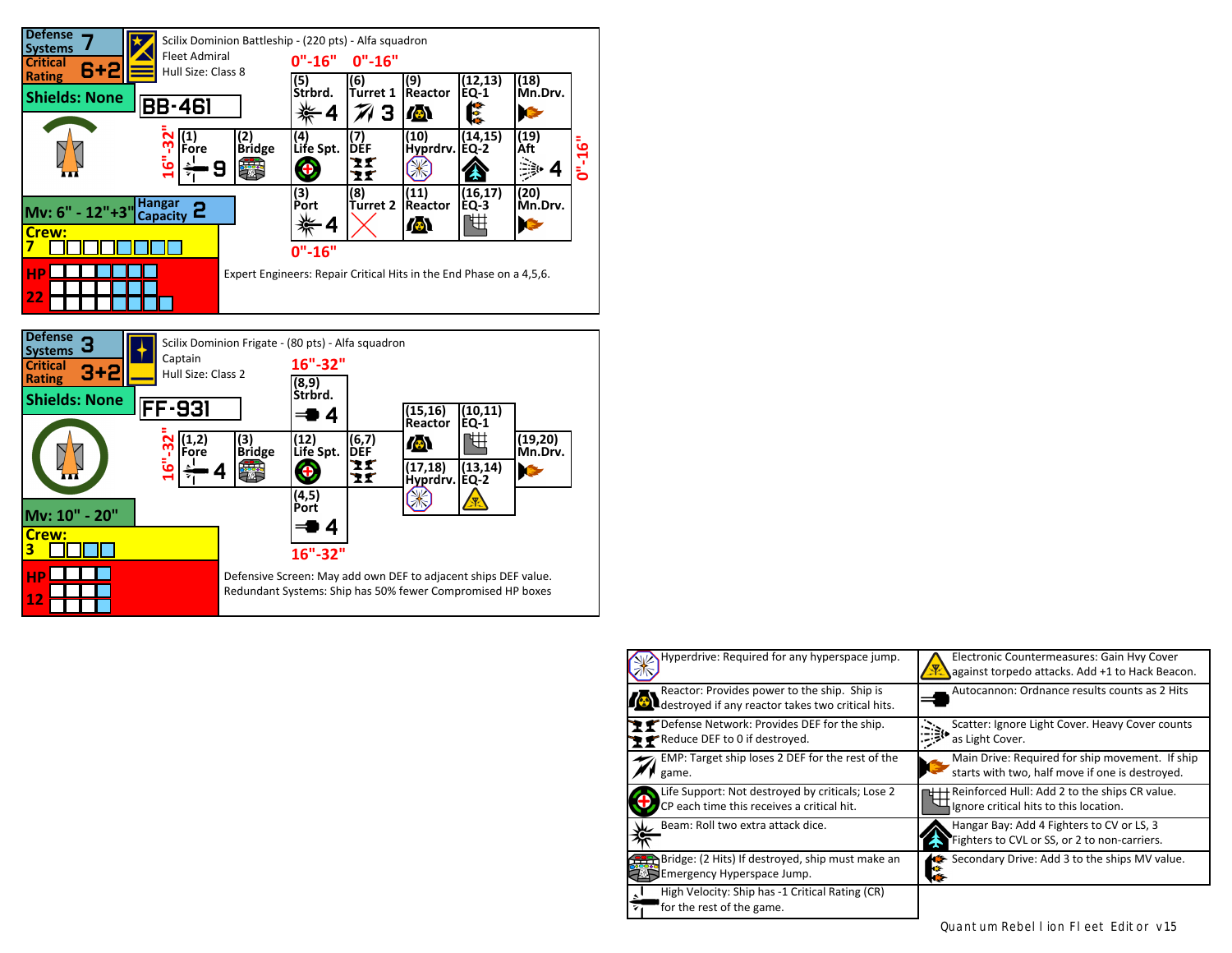



| Hyperdrive: Required for any hyperspace jump.                                                     |                                                                                                         |
|---------------------------------------------------------------------------------------------------|---------------------------------------------------------------------------------------------------------|
| Reactor: Provides power to the ship. Ship is<br>destroyed if any reactor takes two critical hits. |                                                                                                         |
| Disruptor: Destroy a Shield Generator or<br>Hyperdrive module.                                    |                                                                                                         |
| P Defense Network: Provides DEF for the ship.<br>Reduce DEF to 0 if destroyed.                    | <b>A</b> Space Marines: May conduct Boarding Assaults.<br><b>14 Add 4 dice to the Boarding Assault.</b> |
| Life Support: Not destroyed by criticals; Lose 2<br>CP each time this receives a critical hit.    | Cyberwarfare: Player has -2 Initiative on next<br>round.                                                |
| Beam: Roll two extra attack dice.                                                                 | Main Drive: Required for ship movement. If ship<br>starts with two, half move if one is destroyed.      |
| Bridge: (2 Hits) If destroyed, ship must make an<br>Emergency Hyperspace Jump.                    | Hangar Bay: Add 4 Fighters to CV or LS, 3<br>Fighters to CVL or SS, or 2 to non-carriers.               |
| Biohazard: Target ship loses 2 Crew Points.                                                       |                                                                                                         |